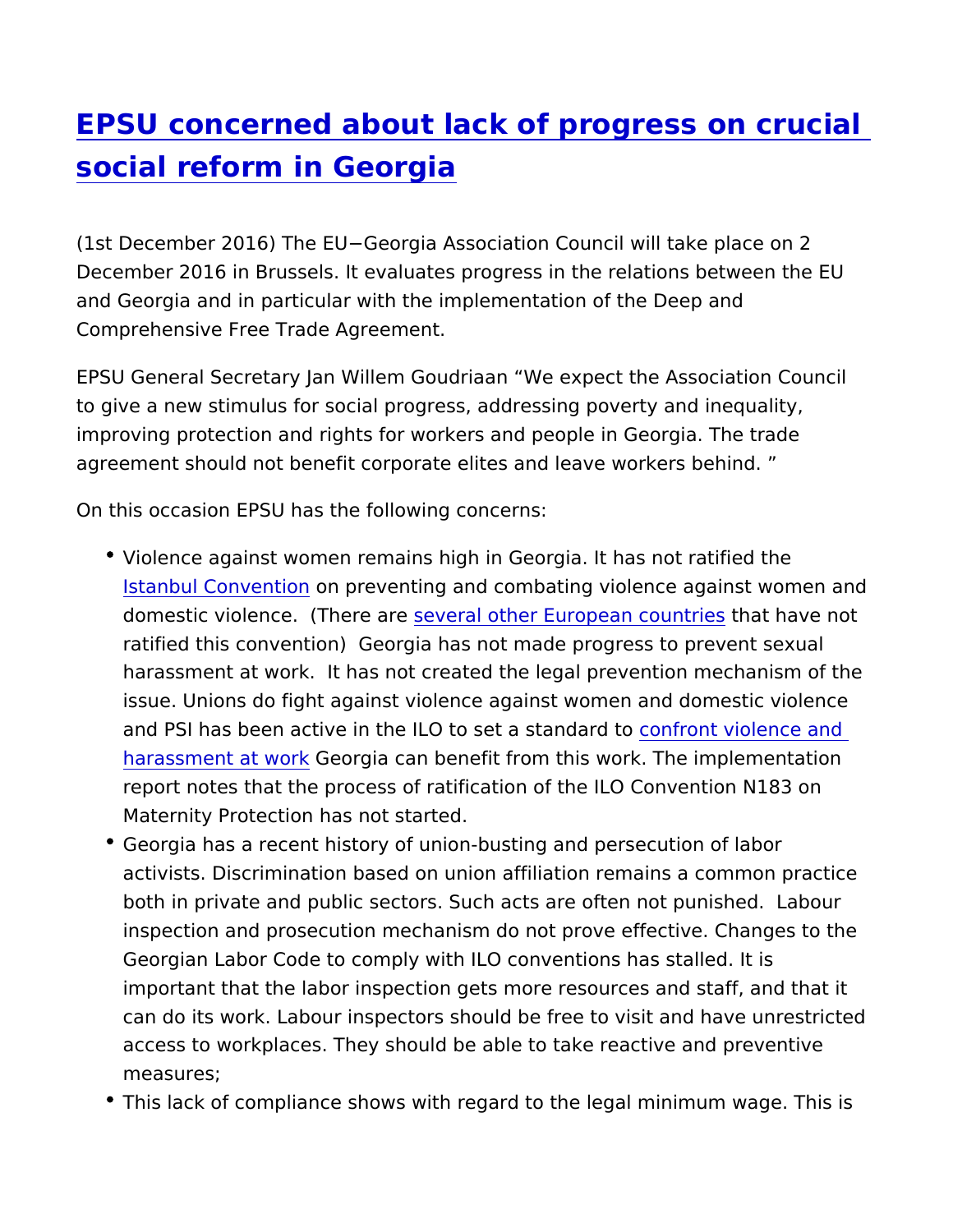one of the lowest in the world with less than 44 Euros per mon service workers and 7.50 Euros for others. The subsistence le Euro and the average salary 360 Euros per month. The relevar 131 convention stipulates that setting the minimum wage shou needs of workers and their families, taking into account the g wages in the country, the cost of living, social security benef economic factors. This low minimum wage has been tabled in Commission of social partners but faces delalyns panding ptomeition [minimum w](http://www.epsu.org/sites/default/files/article/files/Minimum wage should to be set by law_EN.pdf)agse an important measure to deal with the very large and inequality in Georgia. Youth unemployment is over 30%.

- The government should ensure that the Tri-partite Commission Partnership works and can be effective, and the EU should ha comprehensive support for establishing proper working social effective collective bargaining structures at all levels. Now th does not meet frequently, is not effective and does not elabor And this despite the demands of workers to deal with excessiv ensure fair remuneration, and deal with exploitation. The ILO on Tripartite Consultations offers a first framework to make it
- A more positive development has been that the government ha social spending to deal with persistent high levels of poverty The debt has increased but is manageable and low compared EU and other European states. We are concerned that the EU the IMF are executing a pre-emptive austerity policy. This wil the progress that is being made. The country prides itself on 10th lowest tax rantatis not sustainable. It will not permit the invest in public services, address income inequality and redis deal with poverty. Georgia should not become a low-tax compe the Commission to be vigilant on this.

The EU-Georgia summit deals with political, security and economi assesses progress with the Deep and Comprehensive Free Trade , (DCFTA). It is chaired by the EU High Representative for Foreigr Security Policy Mrs. Federica Mogherini and the Georgian Prime Kvirikashvili.

[The Association Implementat](https://eeas.europa.eu/sites/eeas/files/1_en_jswd_georgia.pdf)ipon Report